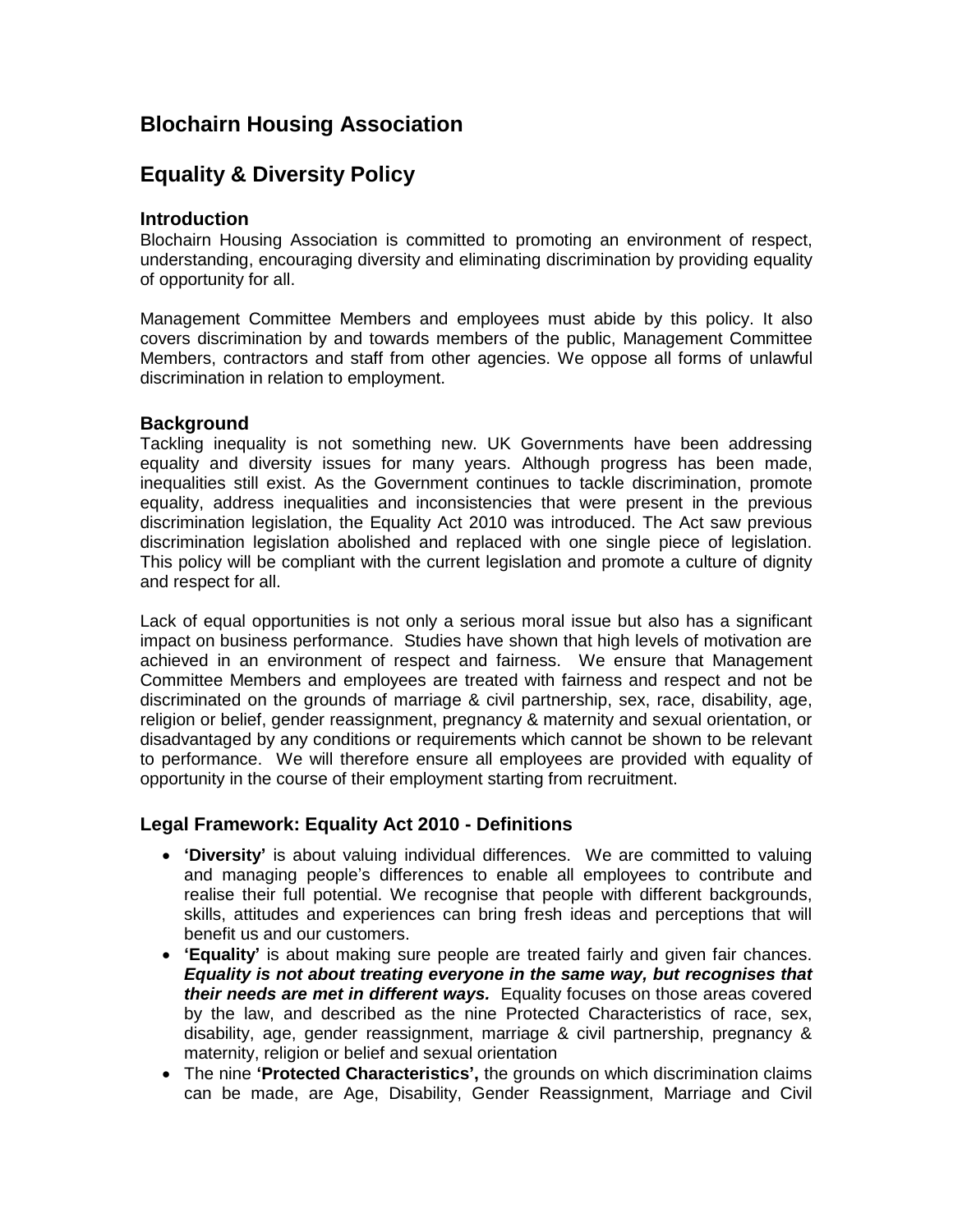Partnership, Pregnancy & Maternity, Race, Religion or Belief, Sex, and Sexual Orientation.

- **'Direct Discrimination'** is treating someone less favourably than others based on a protected characteristic.
- **'Indirect Discrimination'** is a policy, practice, procedure, provision or criteria that applies to everyone in the same way but might disadvantage a particular protected group, and which cannot be objectively justified in relation to the job.
- **'Harassment'** is conduct that violates a person's dignity or creates an intimidating, hostile degrading, humiliating or offensive working environment. The intention of the perpetrator is irrelevant; it is the impact on the individual which determines whether harassment has taken place.
- **'Victimisation'** is treating someone less favourably and discriminating against them because they have pursued or intend to pursue their rights relating to alleged discrimination, complained about the behaviour of someone harassing them or given evidence in someone else's discrimination complaint.
- **'Positive Action'** addresses imbalances in the workforce, by encouraging members of under-represented groups to apply for jobs. Positive action may be applicable in setting equality targets. No quotas will be set by us but equality targets may be set to encourage people from a particular group or groups to apply for a vacancy.
- **'Failure to make Reasonable Adjustments'** is about failing to make reasonable adjustments to overcome disadvantage where existing arrangements create disadvantage because of a disability.
- **'Associated Discrimination'** is discrimination against a person because they have an association with someone with a particular protected characteristic. E.g. a non-disabled person is discriminated against because of the action they need to take care of disabled dependent.
- **'Perceptive Discrimination'** is discrimination against a person because the discriminator **thinks** the person possesses that characteristic, e.g. a person is not shortlisted because the recruiter assumes the applicant does not have the correct VISA to work in the UK as they have a foreign looking name on their application form.
- **'Employees'** are permanent, temporary or fixed term staff, including all managers, Director/Chief Executive, and agency workers
- **'Stakeholders'** are contractors, consultants, tenants, customers, service users and other outside agency workers

# **Policy Principles**

### **This Equality and Diversity policy aims to:**

- Ensure integration with equality and diversity practices into everything we do and ensure that employees are treated with fairness and respect from each other and from members of the public, committee members, and contractors.
- Require us to implement fair and just employment practices ensuring that no job applicant or employee will receive less favourable treatment on any grounds.
- Ensure people are recruited and employees promoted solely on the basis of their own merit, experience, ability and potential. This applies throughout the entire duration of employment as all decisions will be based on only relevant merits.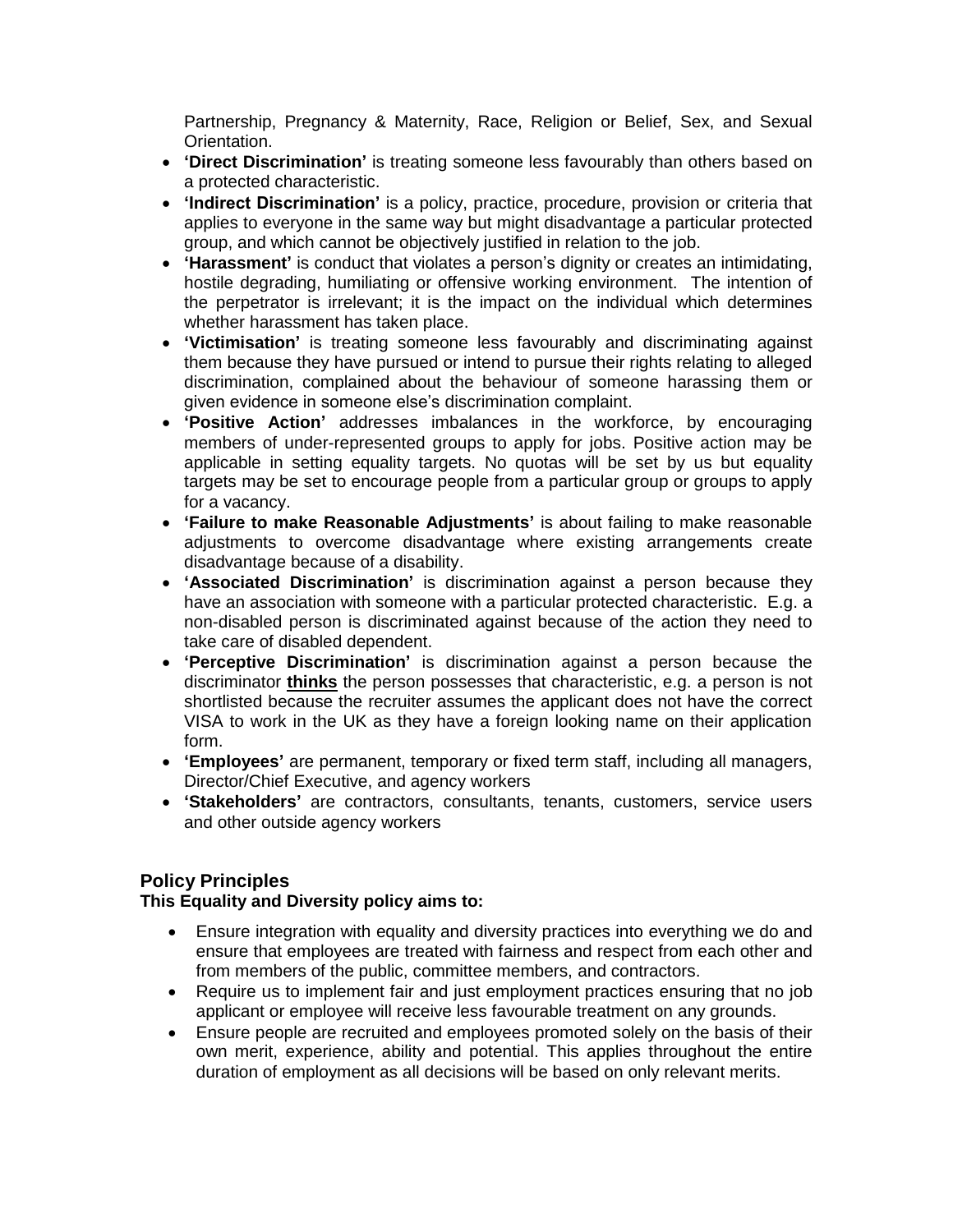• Provide an environment appropriate to the needs of those from all walks of life, and offer a culture that respects and values each other's differences and promotes dignity, equality and diversity.

## **Implementation of Policy**

- The Director is responsible for the policy's day to day implementation.
- We will ensure that all new employees and Management Committee Members receive induction on this policy. The policy will be widely promoted and integrated into all policies and procedures*.* Copies will be freely available and displayed in our offices.
- Appropriate training and guidance will be available to promote equality and diversity among staff.
- This policy applies to everyone and everyone has a responsibility to be alert to discriminatory behaviours and practices. Unacceptable behaviour and practices will be dealt with immediately. Breaches of the policy will be regarded as misconduct and will lead to disciplinary action which may include dismissal.

## **Recruitment & Selection**

- All recruitment decisions will be based completely on the merits and abilities of candidates alone and no other criteria will be used. In order to achieve this, equality and diversity practices will be integrated into every stage of the recruitment and selection process.
- A fair recruitment process will remove barriers to the employment of people of different backgrounds. This will enable us to recruit from the widest pool of talent, potentially raising standards and increasing the opportunity of a more diverse workforce which reflects the community we serve.
- To highlight our commitment to promoting equality and diversity from the beginning of the employment relationship, all vacancies will be aimed at as wide a group as possible and any advertisement for a vacancy will state that an equality and diversity policy is in place. Information will be clear and accurate to attract the most appropriate candidates from all groups across society, to allow them to decide their own suitability for the vacancy and whether they wish to apply. We will ensure that applications have clear instructions and forms will be free from personal questions that are not relevant to the vacancy and that may lead to discrimination.
- We will ensure staff involved at any stage in the recruitment and selection process will receive equality and diversity awareness training. This will ensure that those involved in the recruitment process will not discriminate either knowingly or unknowingly by asking any questions which may lead to discrimination.

# **Terms & Conditions of Employment**

Contracts of employment and employee's terms and conditions will be standard across all employees regardless of any of the protected characteristics. Employees will not receive less favourable terms and conditions for any reason other than relating specifically to the job role and the grade it attracts.

### **Training and Development**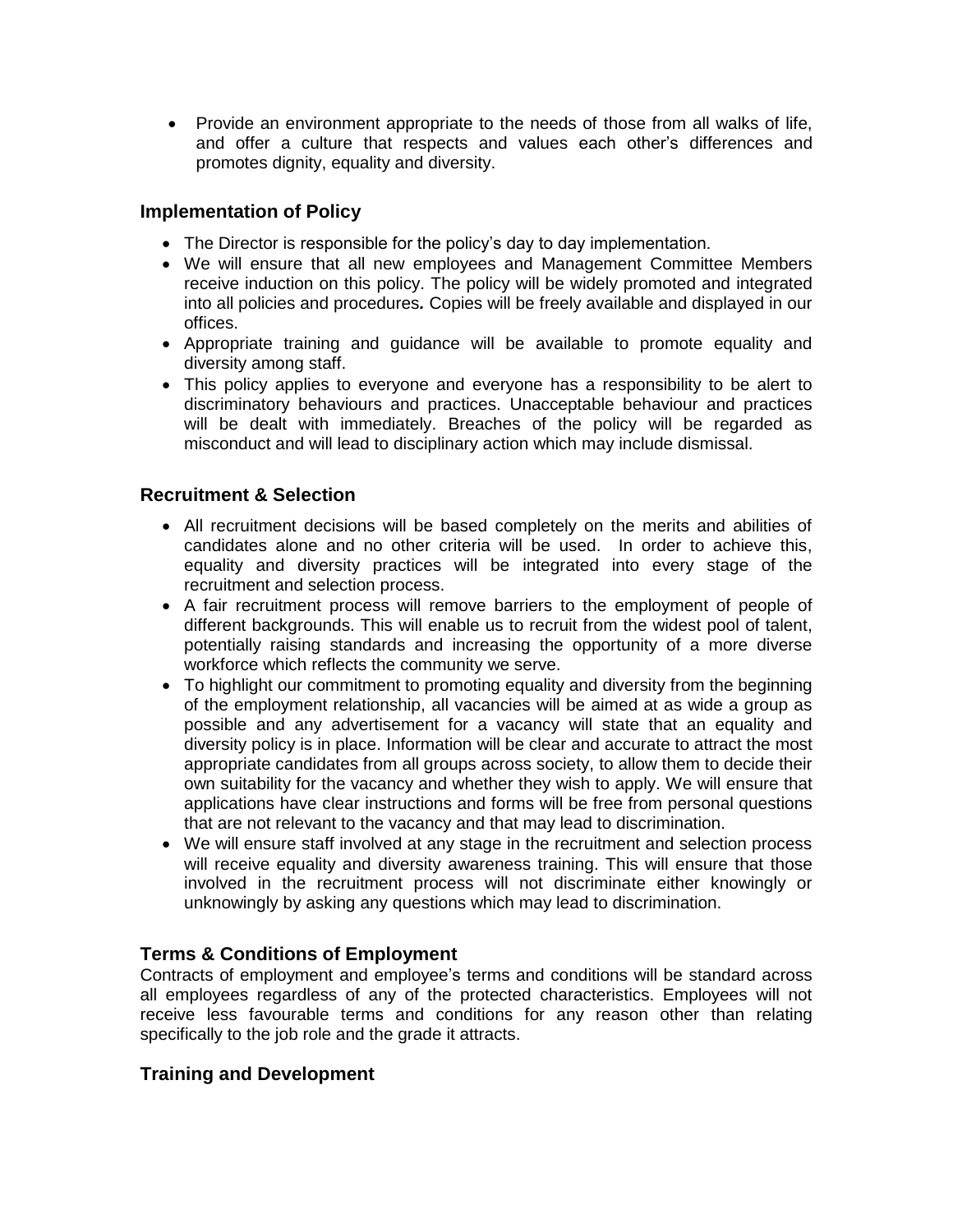Equality and diversity will apply throughout all training activities and resources. Training and development opportunities will be given to all employees according to their job role. Employees are able to participate and enjoy any training opportunities or activities without discrimination or fear of harassment. Every attempt will be made to ensure learning materials will provide a positive image of people reinforcing an image and of equality of opportunity.

## **Redundancy Selection**

Redundancy selection will be made according to the statutory requirements and in line with our Conditions of Service. Criteria will set out, objectively fair and consistent and will be discussed with the Trade Union and or nominated representatives. Employees selected for redundancy will be chosen according to the set criteria and not in any discriminatory way either indirectly or directly.

### **Complaints: Employees and Management Committee Members**

This procedure is complemented by our Dignity at Work policy. For further details please refer to the policy. Where an employee or Management Committee Member feels they have been discriminated against, victimised or harassed by another employee or by a Management Committee Member the aim should be to deal with it informally in the first instance.

- **Informal Stage.** The aim is to resolve the matter informally as it may be that the discriminatory action is unconscious and easily resolved once the situation is highlighted. This is often the most efficient way with dealing with such circumstances and helps maintain good working relations. The issue should be raised informally with the Director. If the complaint is against the Director then the issue should be raised with the Chairperson who will seek advice from Employers in Voluntary Housing (EVH). The Director, or EVH, will speak to the person that the complaint is against. If it is found that the behaviour was in breach of this policy, an appropriate level of sanction will be decided in line with our Disciplinary Policy and Codes of Conduct. In addition, a file note of the incident will be kept, including a statement that the note will only be taken into account if there are any further incidents. Dealing with the matter informally does not remove the complainant's right to have the matter dealt with formally.
- **Formal Stage.** If the complainant is dissatisfied with the outcome, or the complaint is very serious, they should raise the matter in writing, detailing the complaint to the Director or to the Chairperson. The complaint should then be dealt with under our Grievance Policy and/or Codes of Conduct. An investigation will be carried out. Employees who feel they are being subjected to harassment should raise the issue in line with our Dignity at Work Policy. If the outcome of the investigation is that a formal disciplinary hearing should take place this will be conducted in line with our Disciplinary Procedures. In the case of Management Committee Members, failure to comply with the expected standards of behaviour may result in removal from the Committee.

### **Complaints: Stakeholders**

The right to be treated equally with dignity and respect extends to outside contractors, partners, service users, customers and any other agencies that are associated with us. Therefore, stakeholders also have a right to have any issues addressed under this policy. Complaints will be investigated by us and appropriate action will be taken. If a